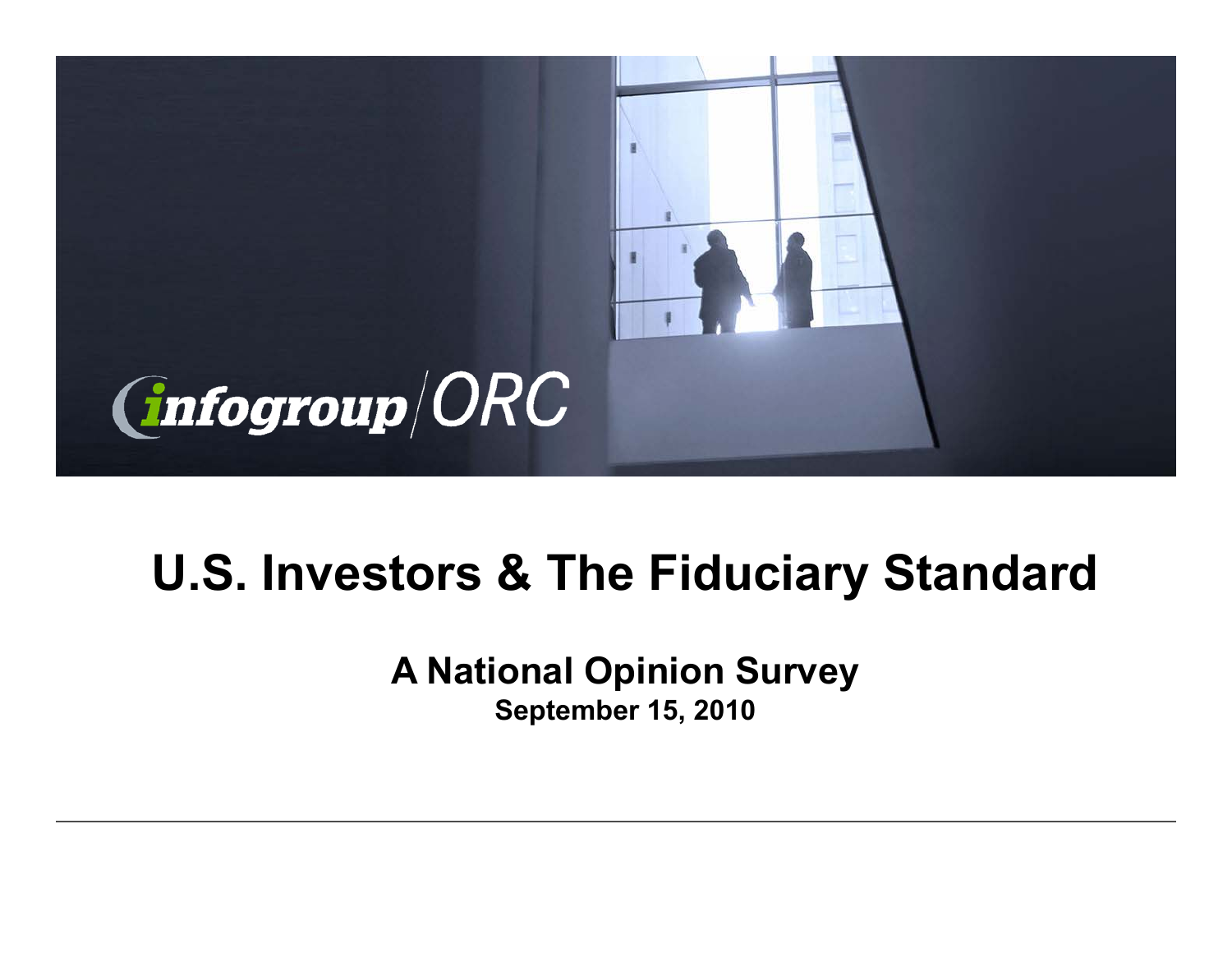The ORC/Infogroup survey was conducted August 19-23, 2010 among a sample of 2,012 adults comprising 1,007 men and 1,005 women 18 years of age and older living in the Continental United States. Most questions were asked only of those 1,319 who identify themselves as investors.

Where applicable, results for some questions were compared to similar telephone surveys of investors conducted in 2004 and 2007.

- Completed interviews are weighted by four variables: age, gender, region and race to ensure reliable and accurate representation of the total population, 18 years of age and older.
- The margin of error for results based on the total sample is plus or minus 3 percentage points.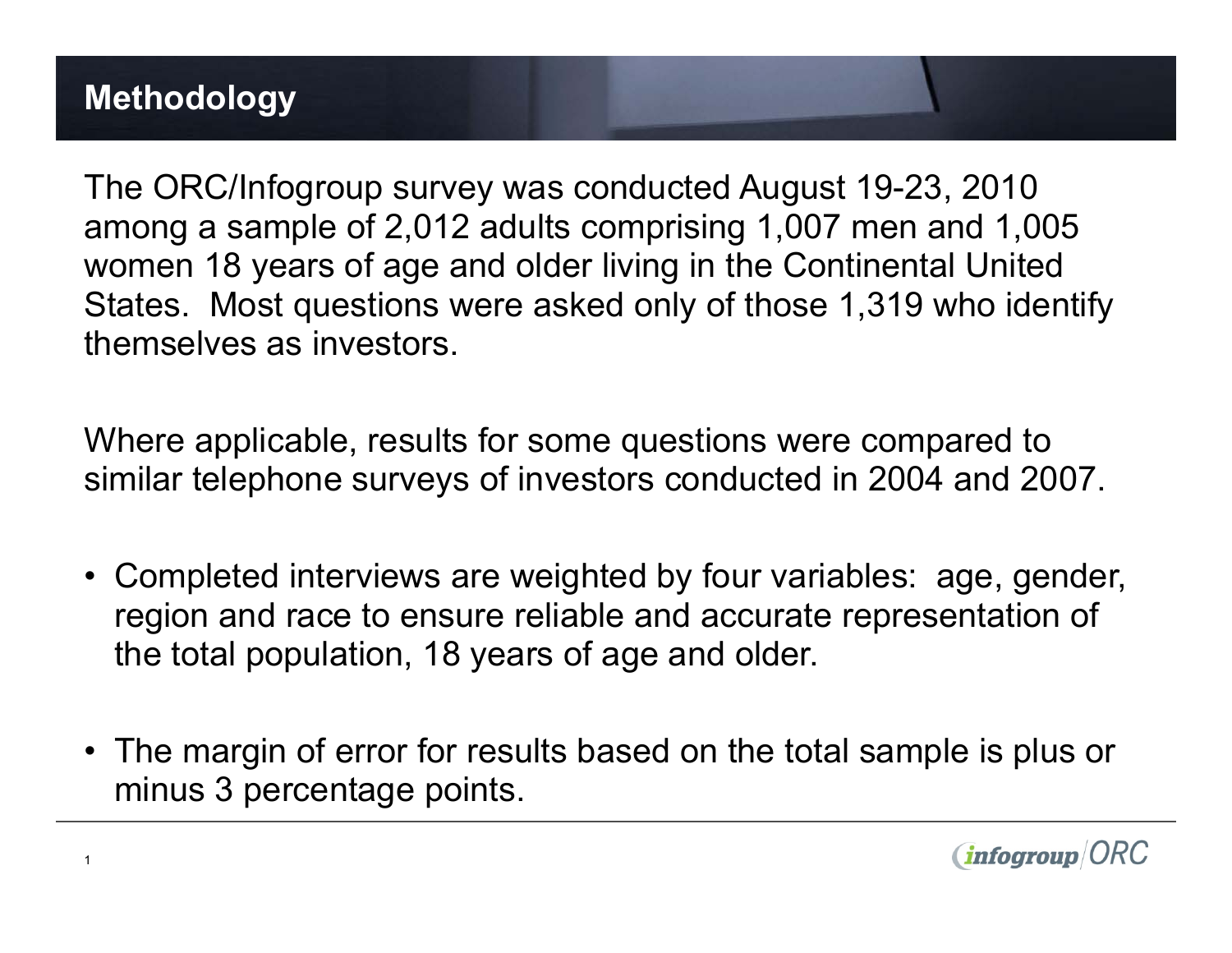**Executive Summary**

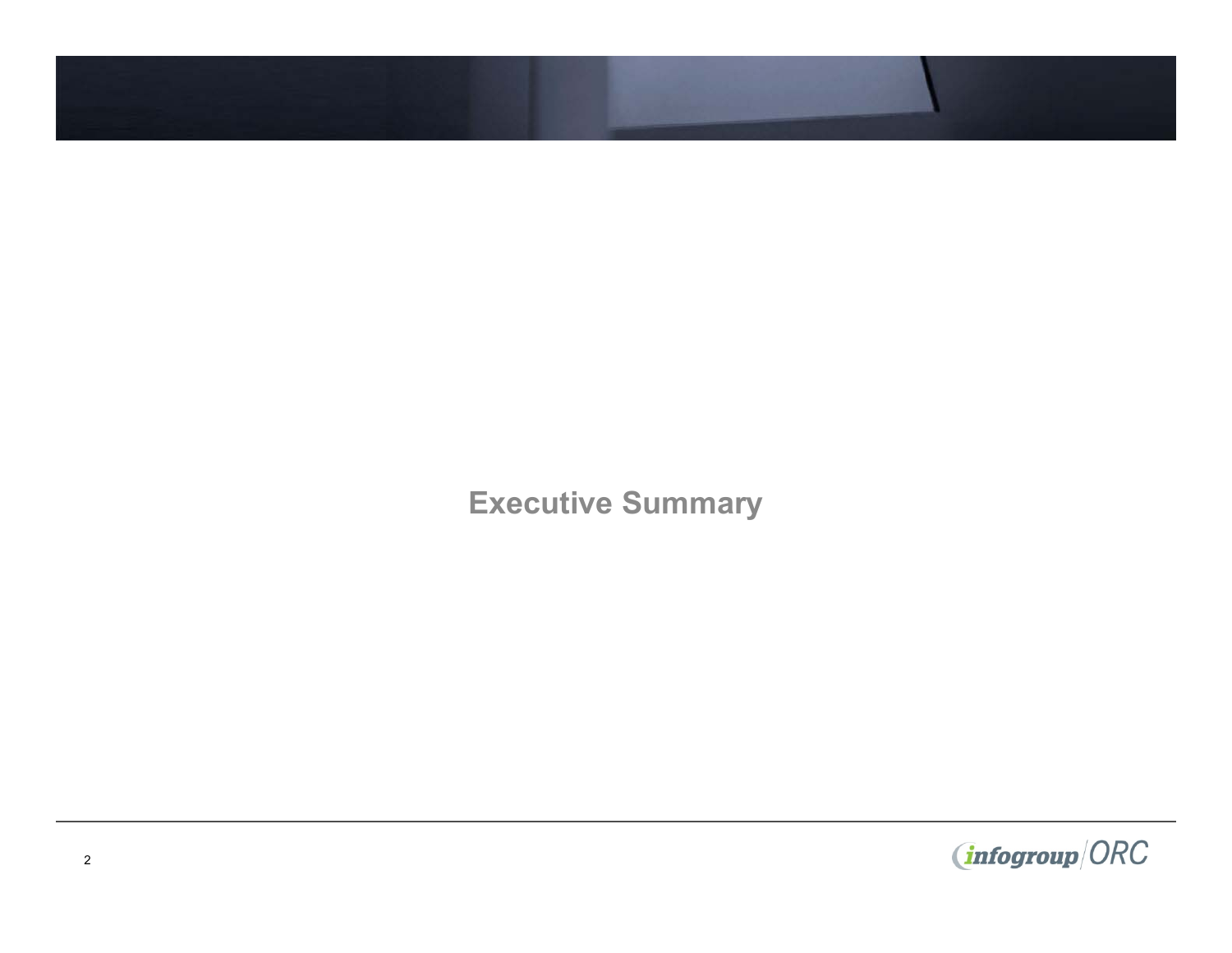**Most Americans are confused about which financial professionals are required to operate under a "fiduciary standard" that requires the financial professional to put their client's interest ahead of their own. At the same time, nearly all U.S. investors believe that all financial professionals providing investment advice should be required to operate under this pro-investor standard.**

Those are the chief findings of a major new survey of 1,319 U.S. investors conducted August 19-23, 2010.

Survey highlights include the following:

• **Nine out of 10 U.S. investors (91 percent) think that "a stockbroker and an investment adviser (who) provide the same kind of investment advisory services … should have to follow the same investor protection rules."** Supporters of this even-handed approach to regulation include 92 percent of households over \$100,000 or more and 90 percent of college graduates.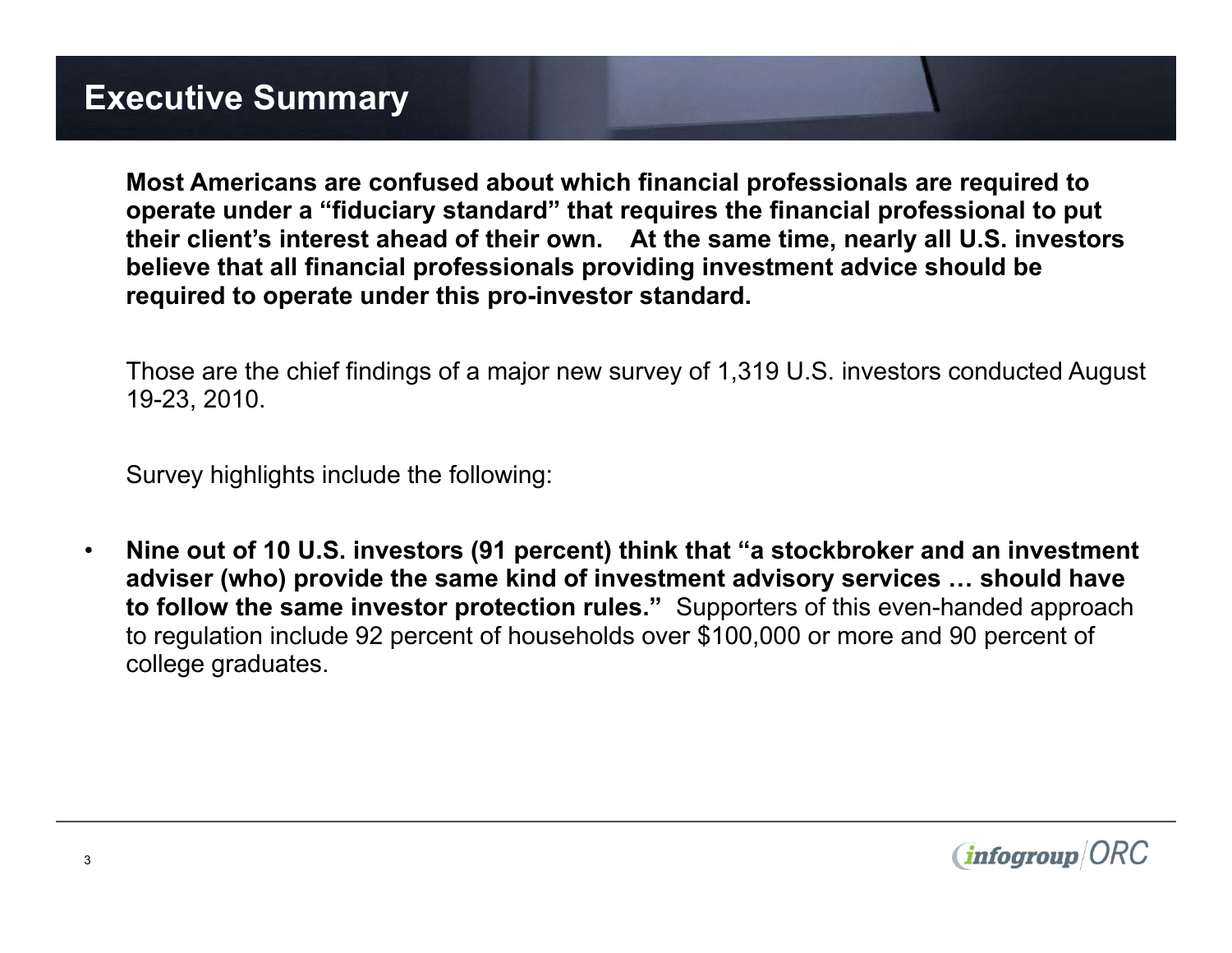## **Executive Summary**

- **Nearly all U.S. investors support the fiduciary standard for investment professionals providing advice.** A nearly unanimous 97 percent agreed that "when you receive investment advice from a financial professional, the person providing the advice should put your interests ahead of theirs and should have to tell you upfront about any fees or commissions they earn and any conflicts of interest that potentially could influence that advice." Over four out of five investors (85 percent) agree strongly with that statement.
- **Nearly all U.S. investors (96 percent) agree that the fiduciary requirement should extend to insurance agents selling investments.** There was strong support for the following: "when you receive investment advice from an insurance agent -- including an agent selling annuities -- the insurance agent should have to put your interests ahead of theirs when making those financial recommendations and also tell you upfront about any fees or commissions they earn and any conflicts of interest that could potentially influence their advice." Within the 96 percent overall support, more than four out of five investors (82 percent) agree strongly with that statement.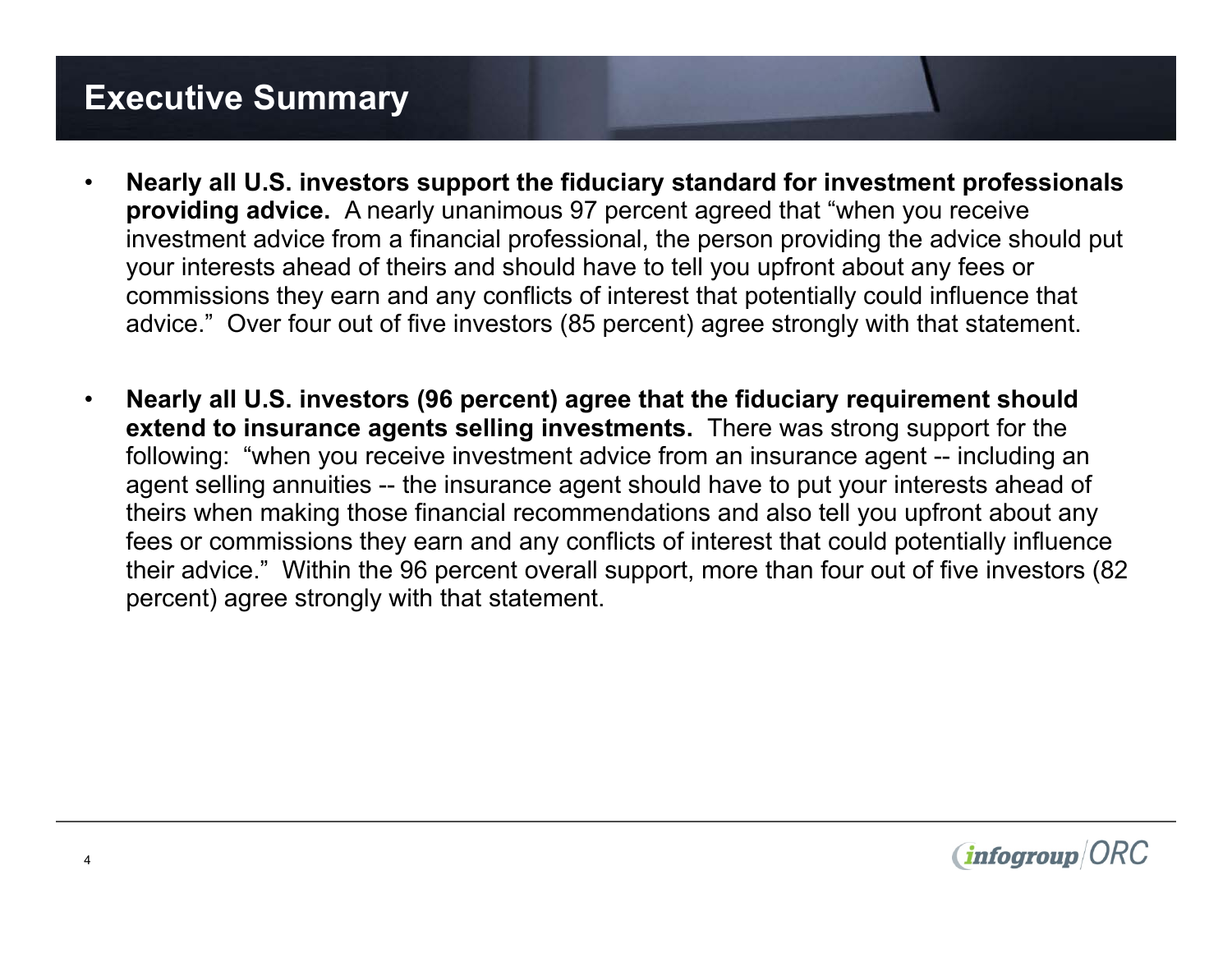- **At the same time, there is widespread misunderstanding about which financial professionals are subject to a "fiduciary standard":**
	- □ Fully three out of five U.S. investors (including 65 percent of 18-34 year olds and 57 percent of households \$100,000 or more) mistakenly think that "insurance agents" have a fiduciary duty to their clients.
	- $\Box$  Two out of three U.S. investors (including 70 percent of 45-54 year olds and 62 percent of college graduates) are incorrect in thinking that stockbrokers are held to a fiduciary duty.
	- $\Box$  76 percent of investors are wrong in believing that "financial advisors" a term used by brokerage firms to describe their salespeople -- are held to a fiduciary duty.
	- $\Box$  By contrast, 75 percent of investors think the fiduciary standard is in place for "financial" planners" and 77 percent say the same about "investment advisers."

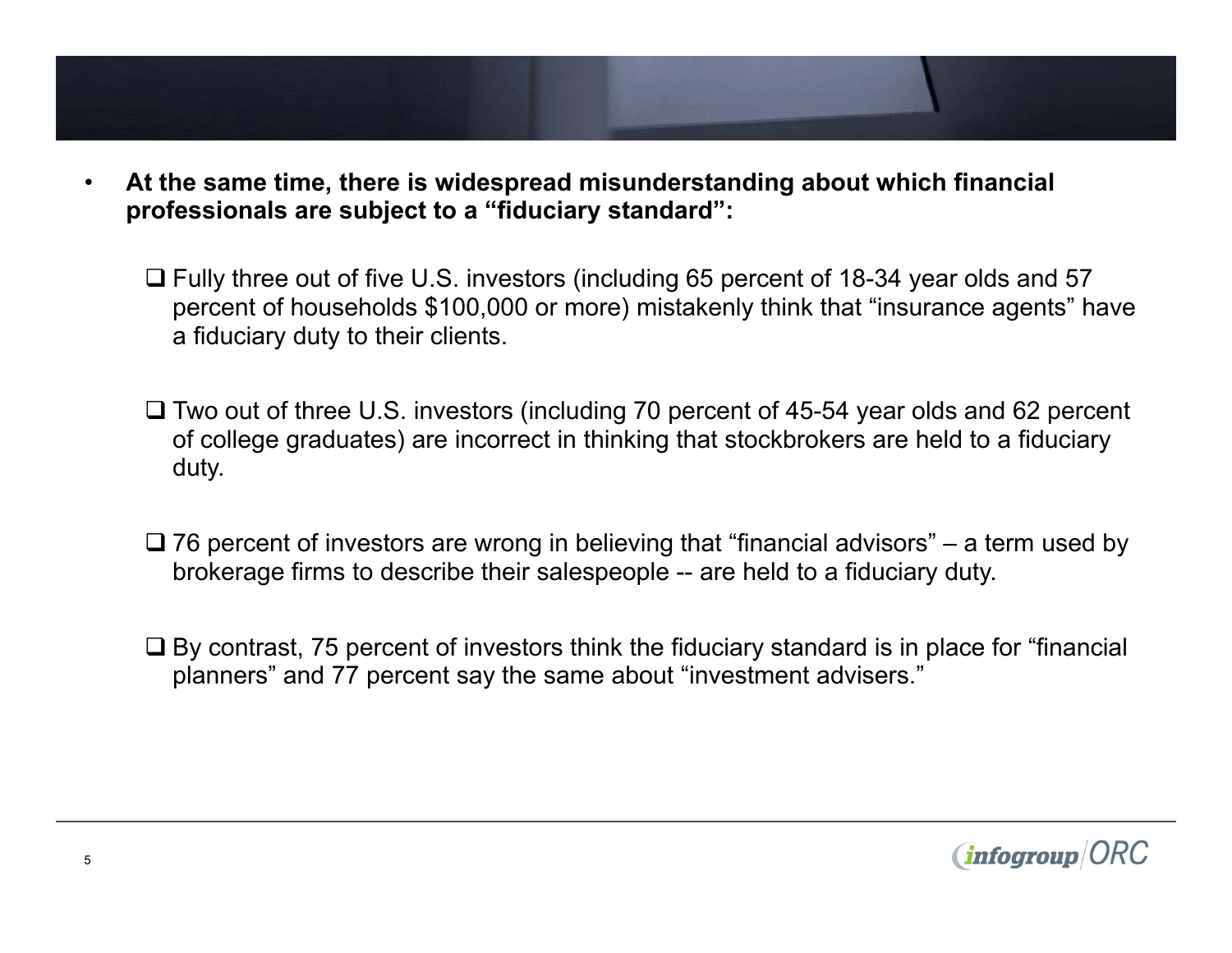- **Over three out of five American investors mistakenly believe that stockbrokers are investment advisers:** Roughly a third of investors (34 percent, including 41 percent of 18- 34 year olds and 45 percent of African Americans) incorrectly think that financial advice is the "primary service" offered by stockbrokers; and another 27 percent believe that "advice and assistance in conducting transactions are equally important services offered by brokers." (In reality, brokers are exempt from regulation as investment advisers, and the fiduciary duty that accompanies such regulation, on the grounds that investment advice is only an incidental component of their brokerage activities.) Only about three in 10 investors (29 percent) understand that the primary service of stockbrokers is to "buy and sell stocks, bonds, mutual funds, and other investment products on behalf of their clients, and they give only limited advice that is directly related to those transactions."
- **More than nine out of 10 U.S. investors (93 percent) think that stockbrokers should be required to disclose conflicts of interest in advance**, including cash "or other forms of compensation from a mutual fund company as an inducement to sell a particular mutual fund to his or her clients …"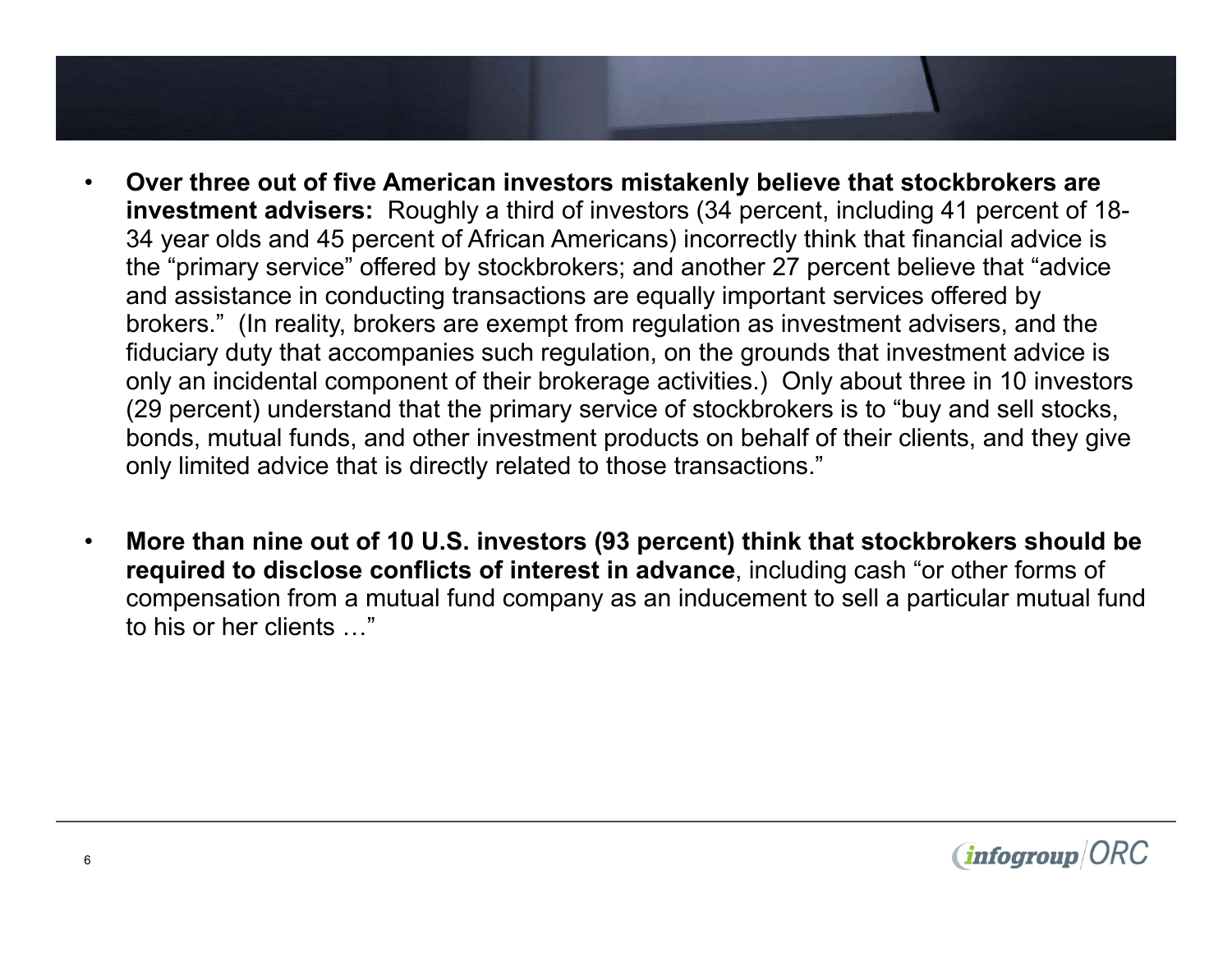**Detailed Findings**

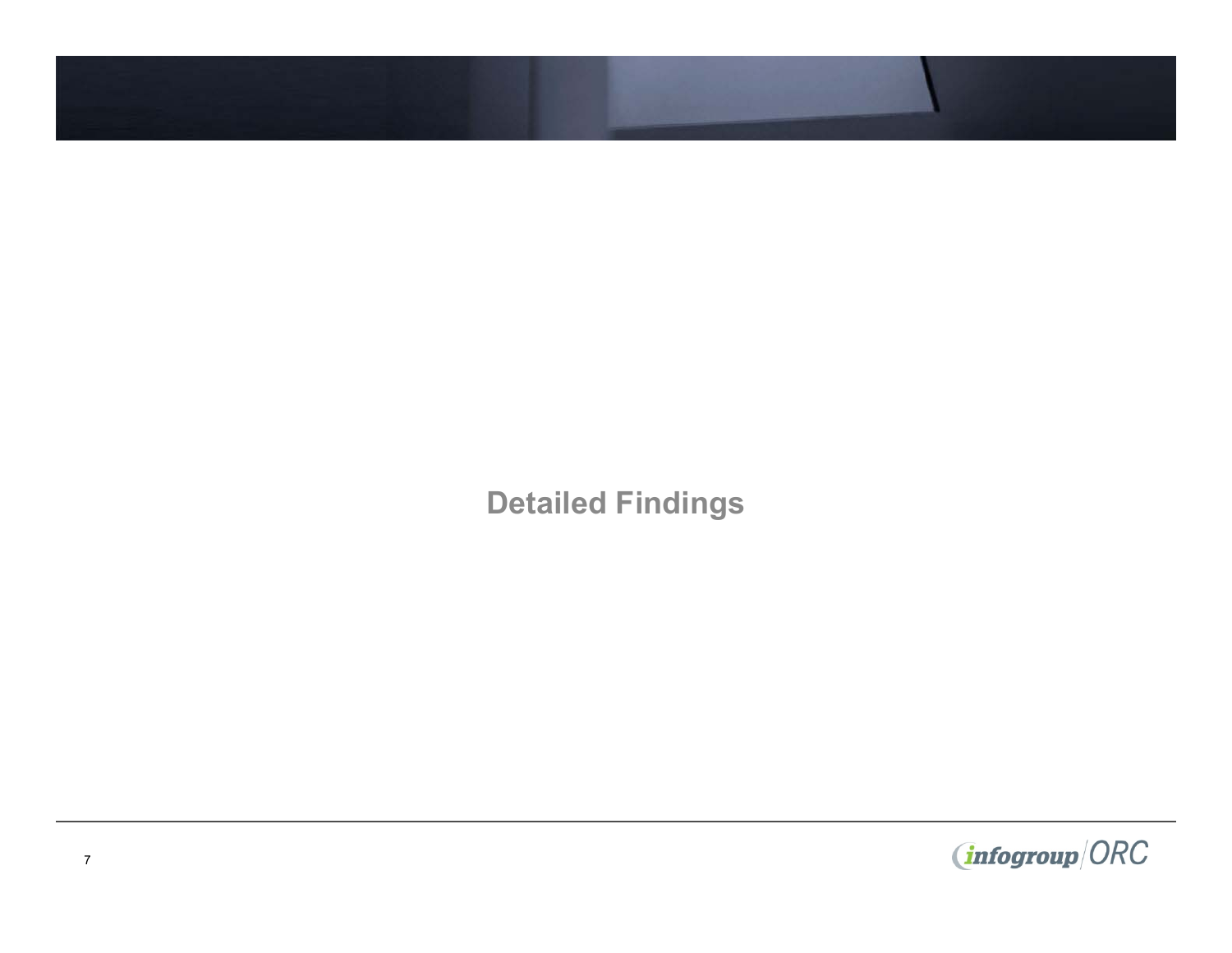#### **The number of adult Americans who define themselves as investors has increased from 50% in 2004 to 54% in 2007 and now stands at 60%.**

#### **In the 2010 survey:**

- Men are more likely than women to say they are investors (63% vs. 56%).
- Those age 18-34 are much less likely to be investors (42%) than are those age 35 and over (67%).
- The likelihood of being an investor is heavily dependent on household income. Only 31% of those with household incomes of less than \$35,000 are investors compared to 59% of those in households with incomes of \$35,000 to less than \$50,000. Seventy-six percent of those in households with incomes of \$50,000 or more identify themselves as investors.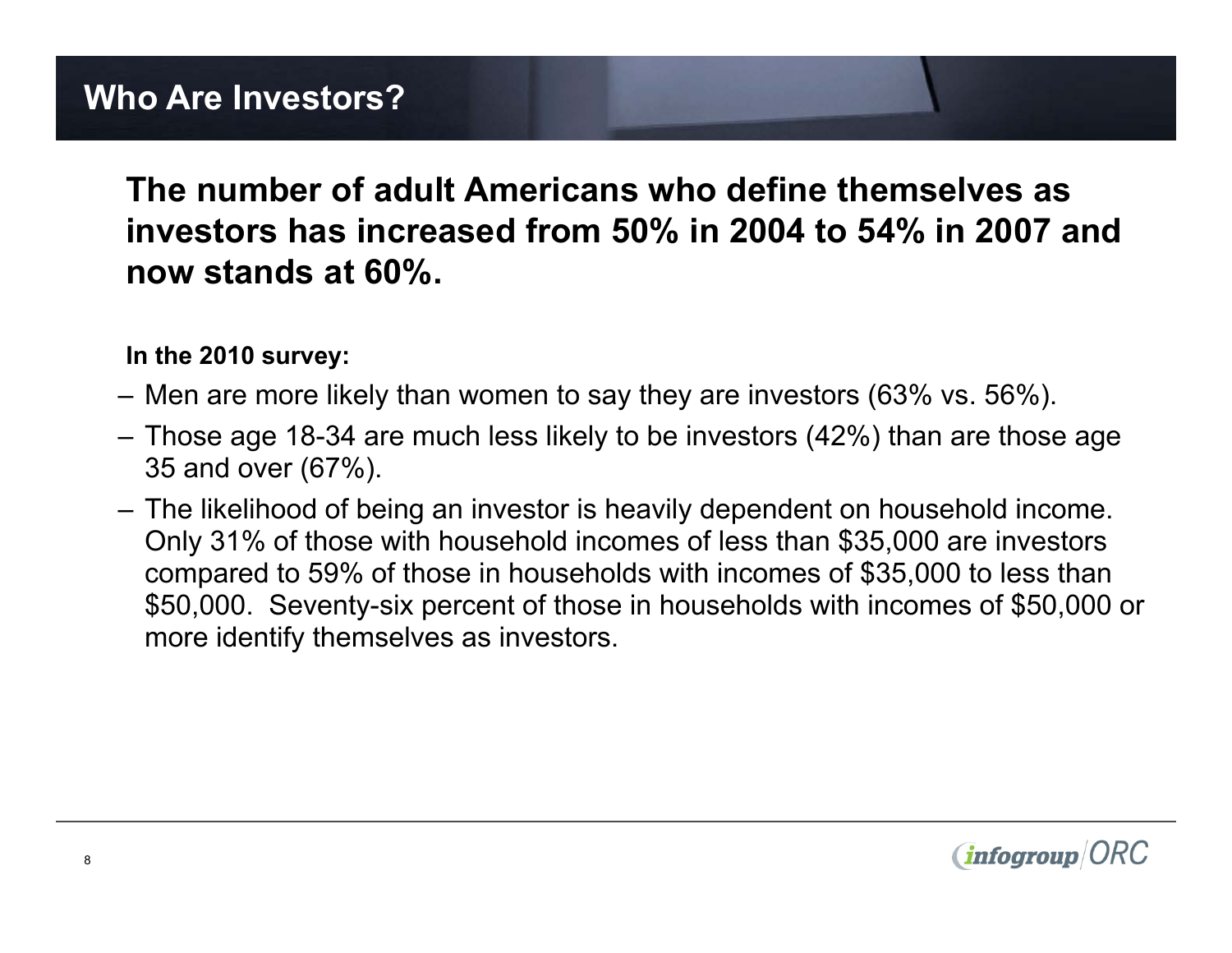Q1: Are you an investor? By an investor I mean do you make decisions about where your savings are placed? This could mean you own bank certificates of deposit, stocks, bonds or mutual funds either directly or through retirement plans such as 401(k)s, IRAs, Roth IRAs or similar plans. Base = 2,069 adults in 2004, 2,052 adults in 2007 and 2,012 adults in 2010.



**infogroup ORC**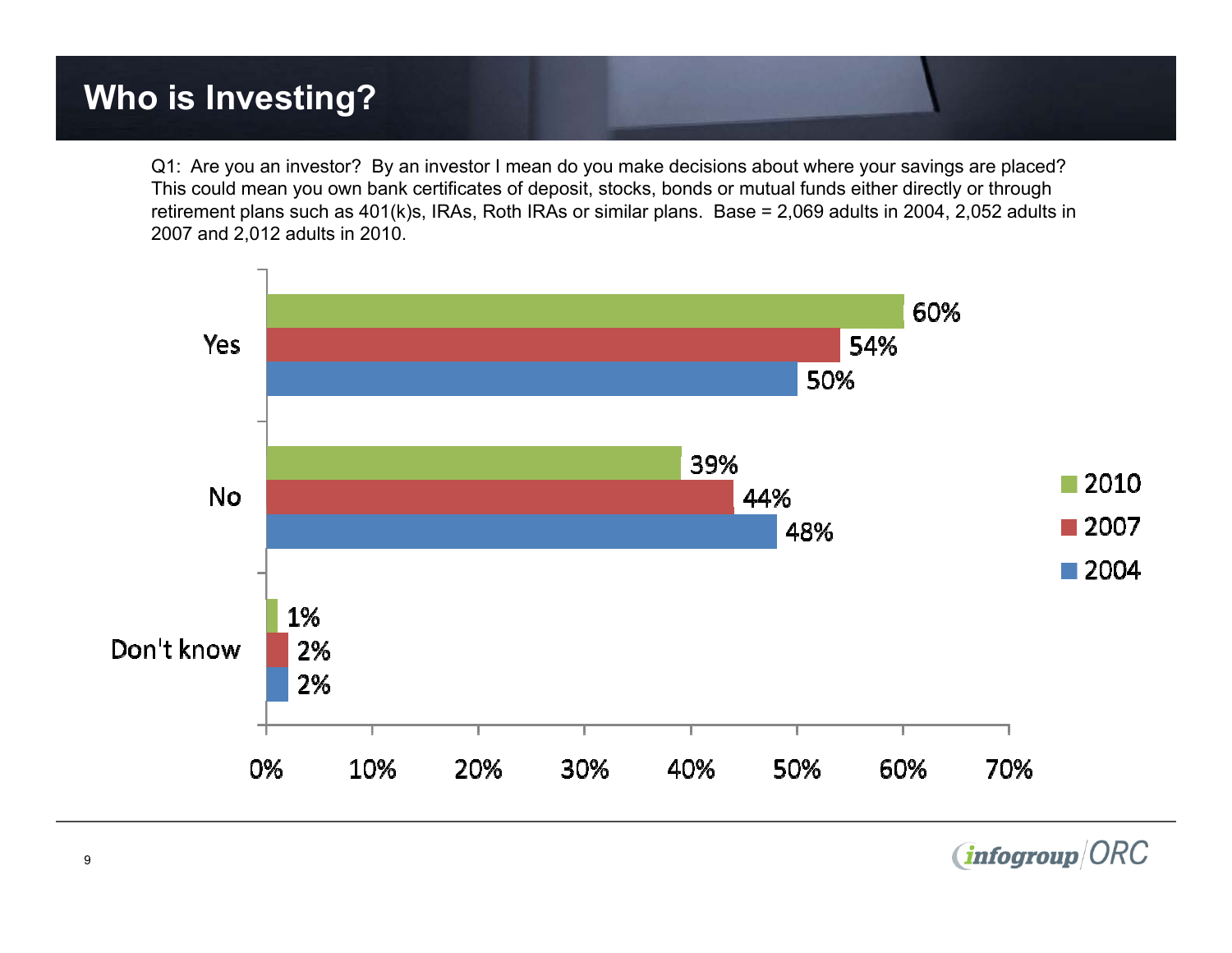**Despite the fact that the percentage of adults identifying themselves as investors has increased since this survey was first asked in 2004, investors' knowledge of the proper role of stockbrokers has not increased.** 

•**Those investors who correctly identify the role of stockbrokers as primarily buying and selling and secondarily giving limited advice, was 26% in 2004, 30% in 2007 and 29% in the latest survey.** 

•**The number of investors who incorrectly identified a stockbroker's role as offering advice, has increased from 28% in 2004, to 29% in 2007 and is now at 34% in the latest study.**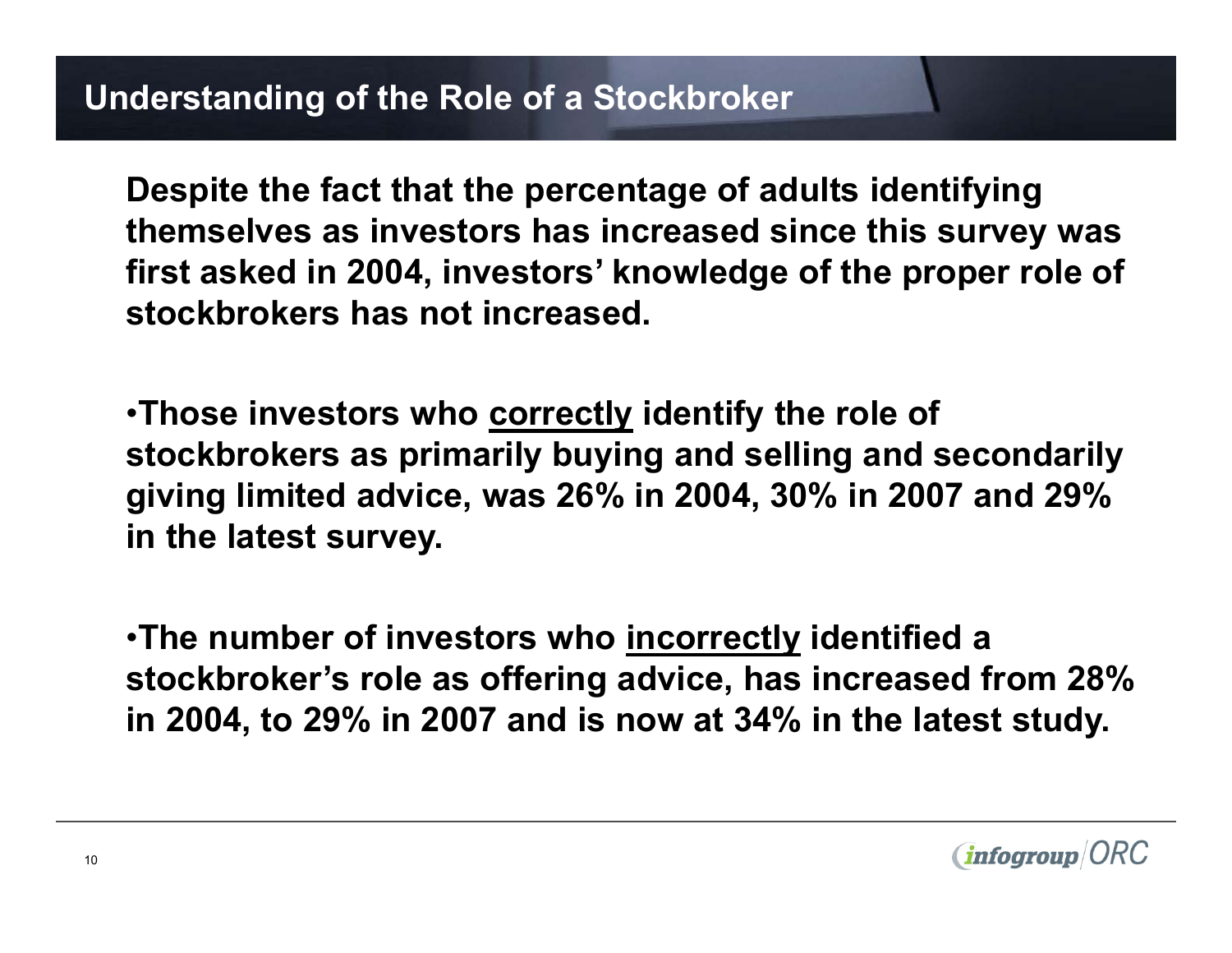# **Understanding of the Role of a Stockbroker**

Q3: Based on your knowledge of stockbrokers , which one of the following statements do you believe best describes the services they provide to their customers? Base = investors: 1,319 in 2010, 1,073 in 2007 and 1,044 in 2004.



*infogroup*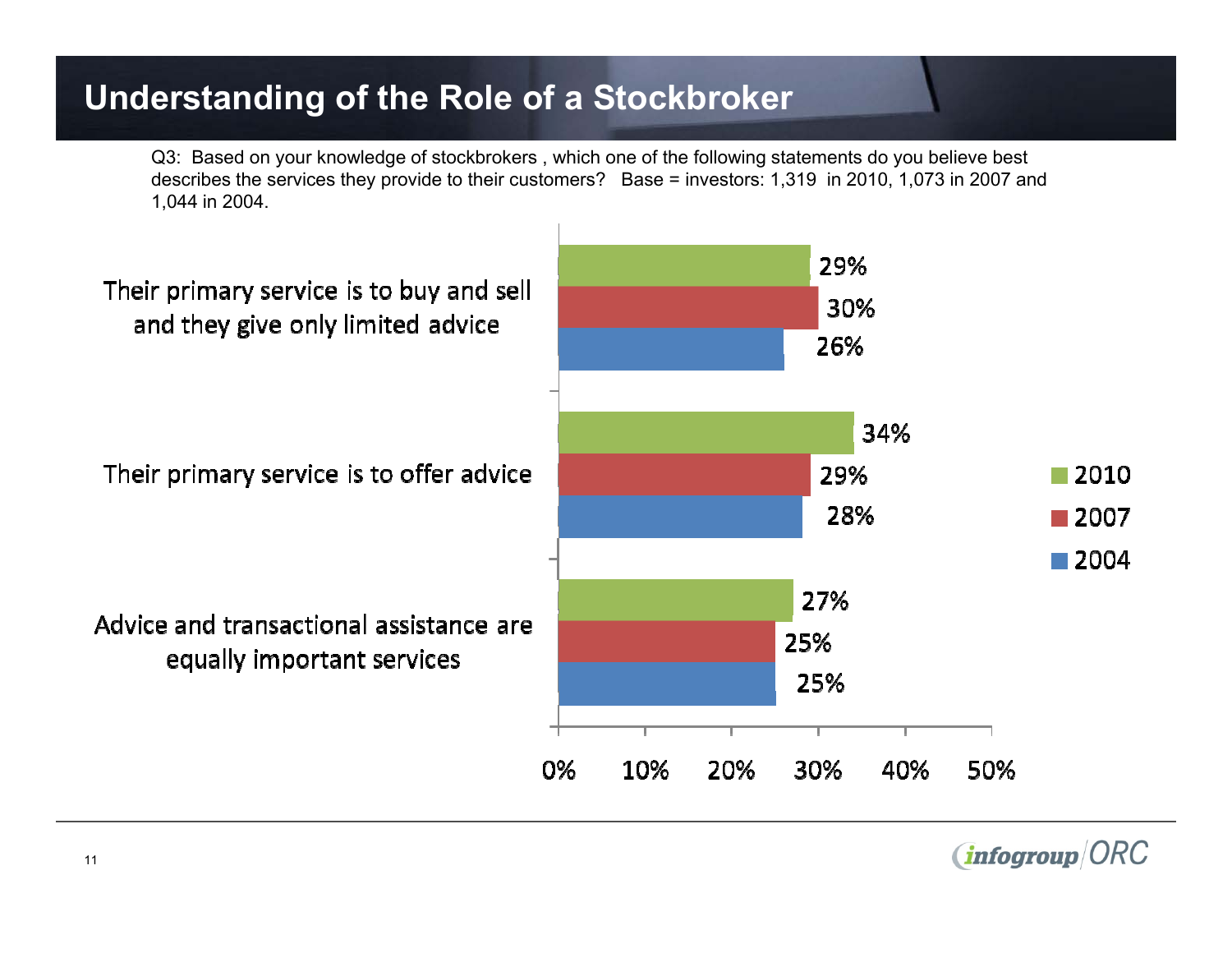**Virtually every investor agrees (91%) that if a stockbroker and an investment adviser provide the same kind of investment advisory services, they should both have to follow the same investor protection rules.** 

**A similar question asked in 2004 and 2007, asked about stockbrokers and financial planners and found that over 90% in both surveys agreed that if these two professionals offer the same type of advice, they should have to follow the same rules.**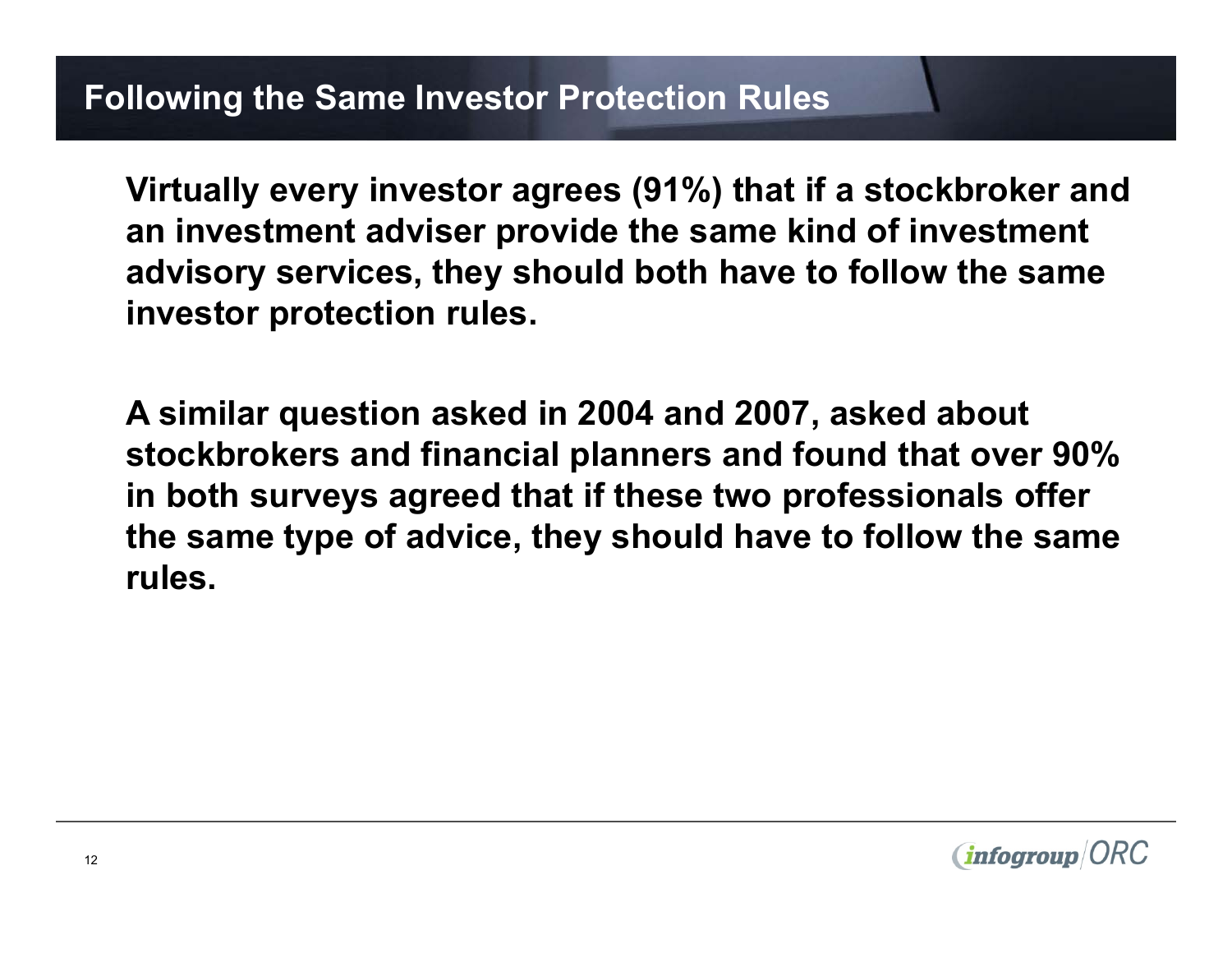#### **Following the Same Investor Protection Rules**

Q4 If a stockbroker and an investment adviser provide the same kind of investment advisory services, do you think they should have to follow the same investor protection rules? Base = 1,319 investors.



(infogroup ORC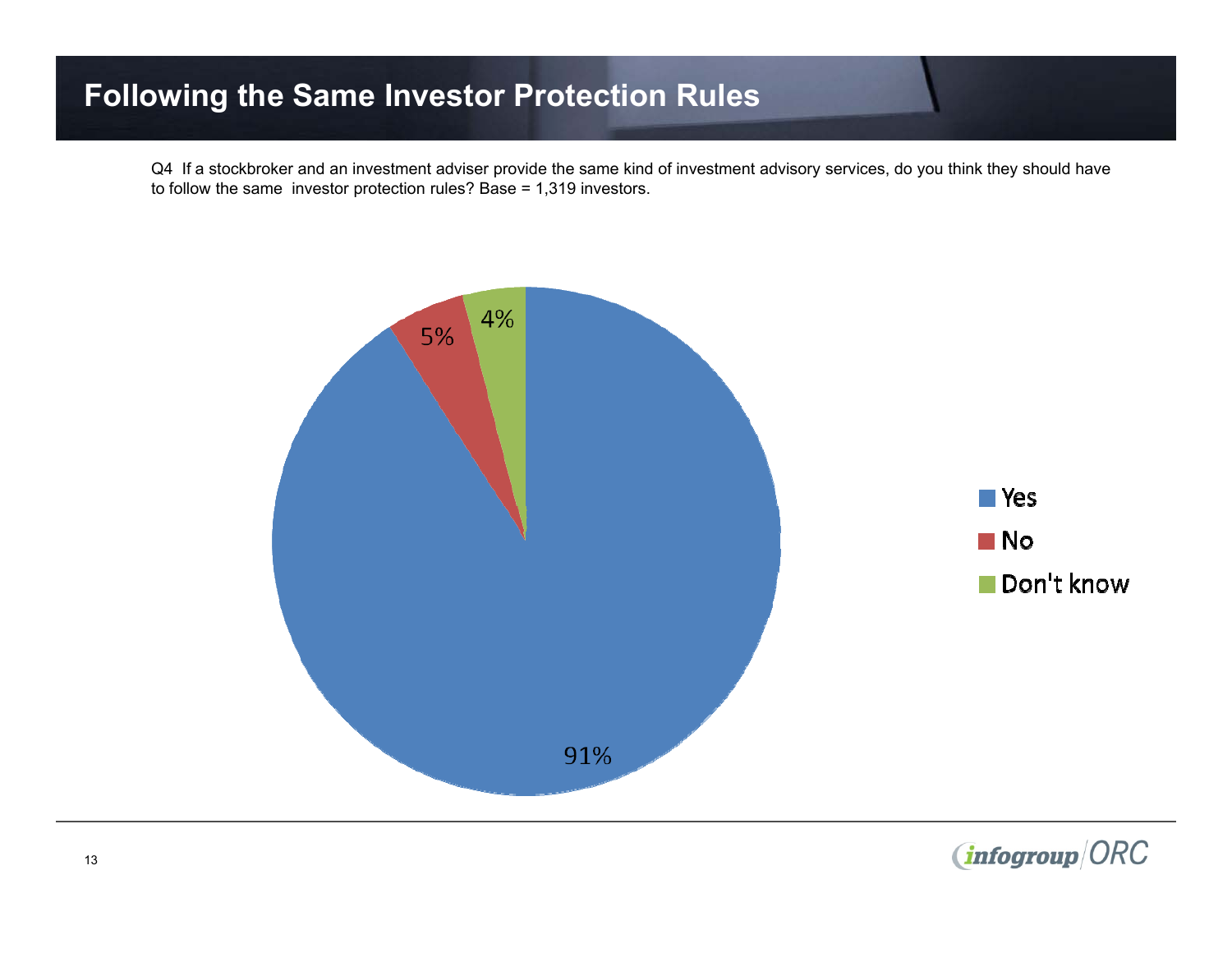### **Disclosing Possible Conflicts of Interest**

**Again, virtually all investors interviewed (93%) think a stockbroker should be required to disclose any financial incentives they receive from an investment provider before they recommend those products to their client. This percentage has increased from 86% in both the 2004 and 2007 askings of the same question.**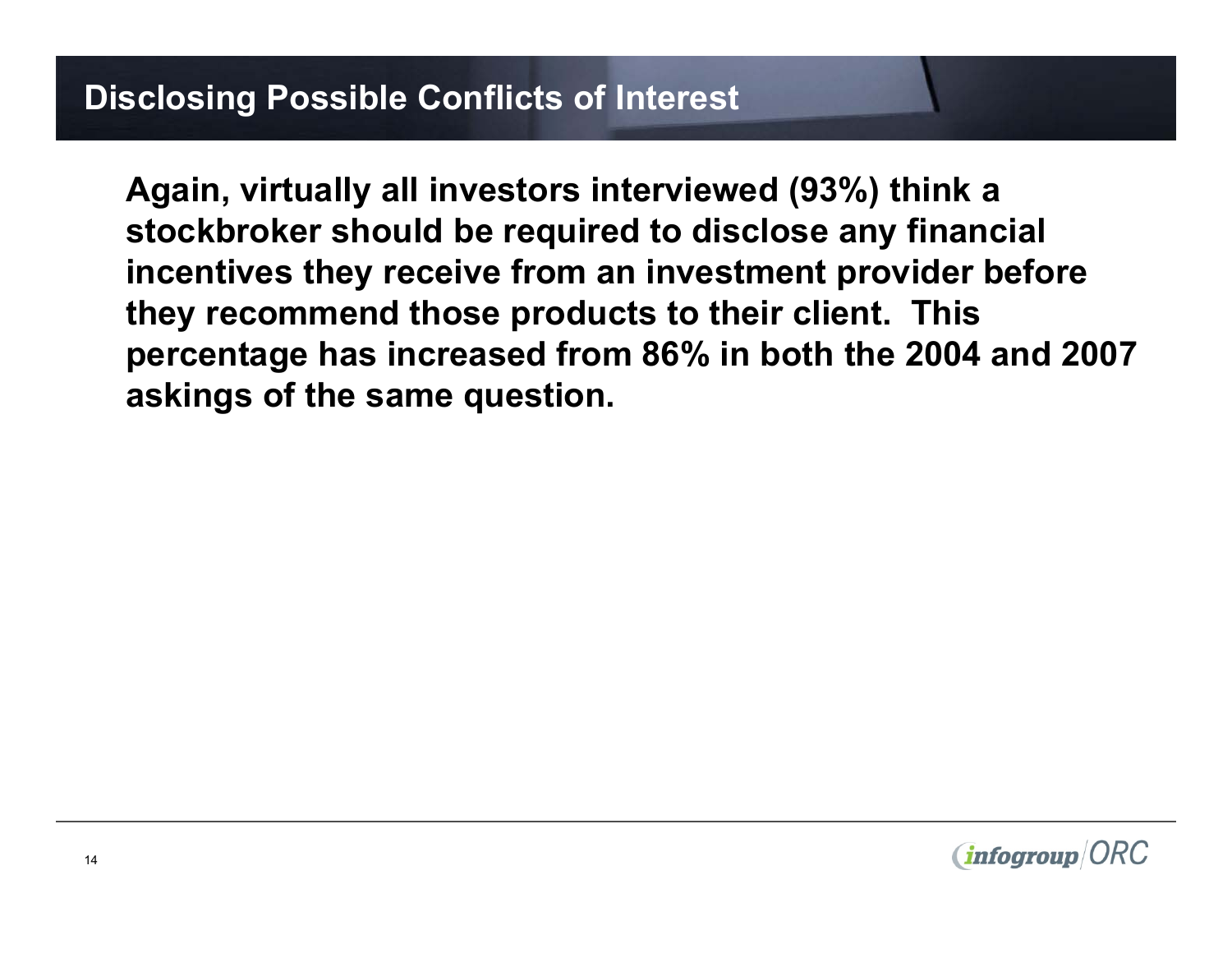### **Disclosing Possible Conflicts of Interest**

Q5: Stockbrokers receive financial incentives from investment product sponsors to recommend particular investments to their customers. If, for example, a stockbroker receives cash payments, vacation trips or other forms of compensation from a mutual fund company as an inducement to sell a particular mutual fund to his or her clients, should the stockbroker be required to disclose that fact to a customer buying the mutual fund? Base = investors: 1,319 in 2010, 1,073 in 2007 and 1,044 in 2004.



*(infogroup ORC*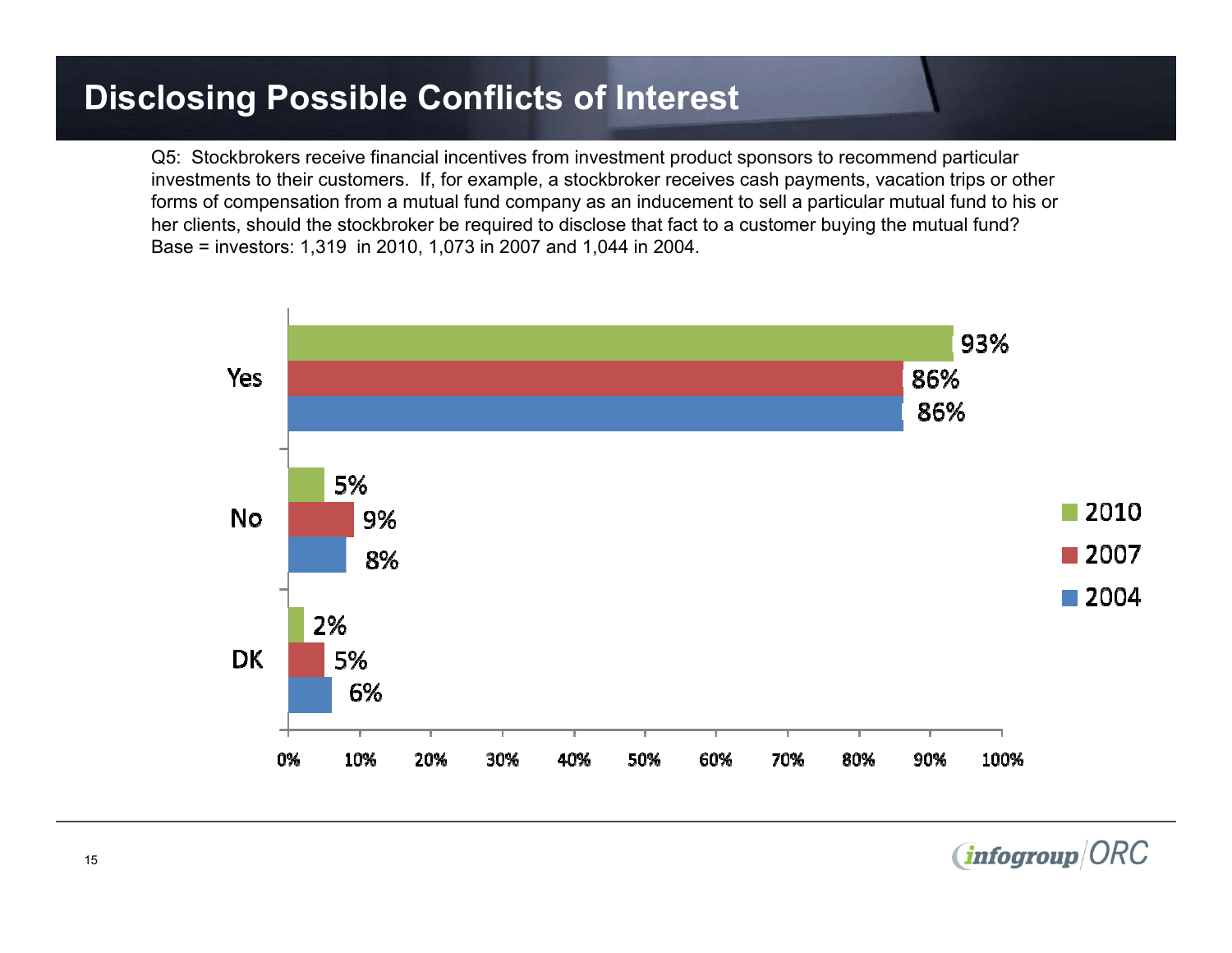**A majority of investors think that each of the following professionals have to comply with a "fiduciary duty" which means they put their clients' financial interest ahead of their own. But in the case of stockbrokers (where 66% say yes), insurance agents (where 60% say yes) and financial advisors (where 76% say yes), this is not correct.**

**Investment advisers and many financial planners are subject to a fiduciary duty; the survey indicates that most investors understand this fact (77% for advisers and 75% for planners).**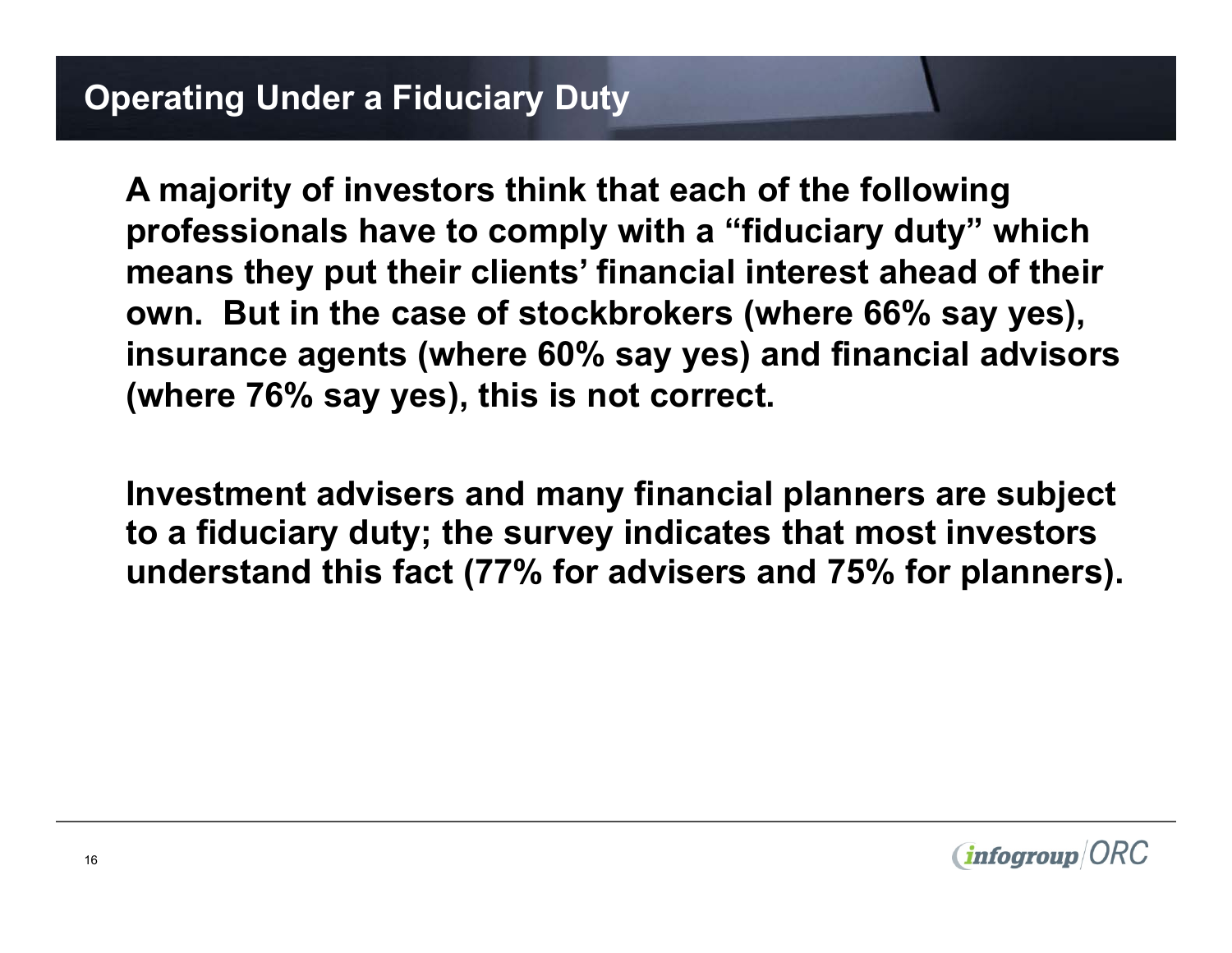Q6 Some financial professionals are required to comply with what is called a "fiduciary duty" which means that they are required to put your interests ahead of theirs when making recommendations, and tell you upfront about any fees or commissions they earn and any conflicts of interest that potentially could bias that advice. Based on your understanding, which of the following types of financial professionals are required to uphold this standard? Base = 1,319 investors.



*(infogroup ORC*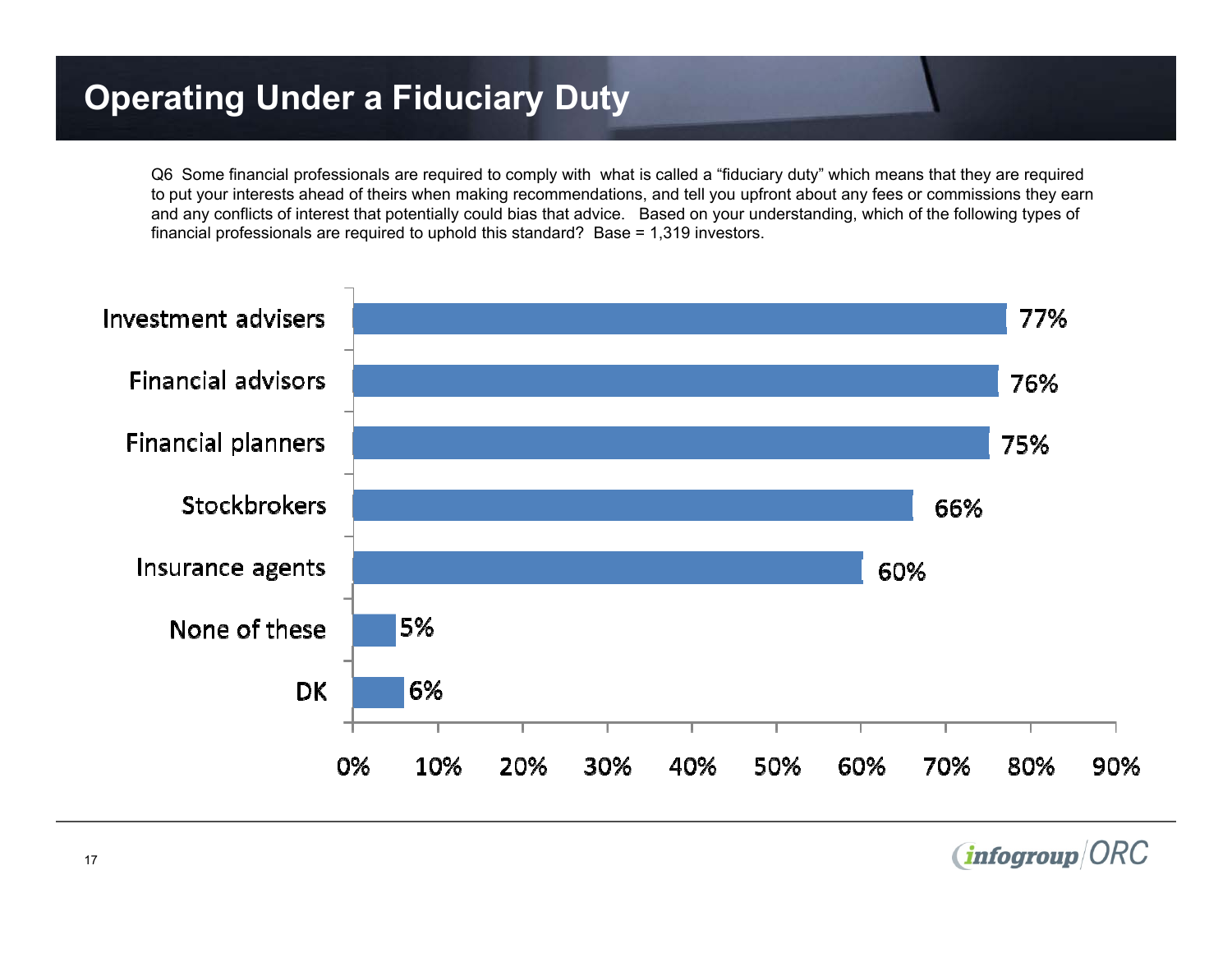**Ninety-seven percent of investors agree strongly or somewhat that "when you receive investment advice from a financial professional, the person providing the advice should put your interests ahead of theirs and should have to tell you upfront about any fees or commissions they earn and any conflicts of interest that potentially could influence that advice."**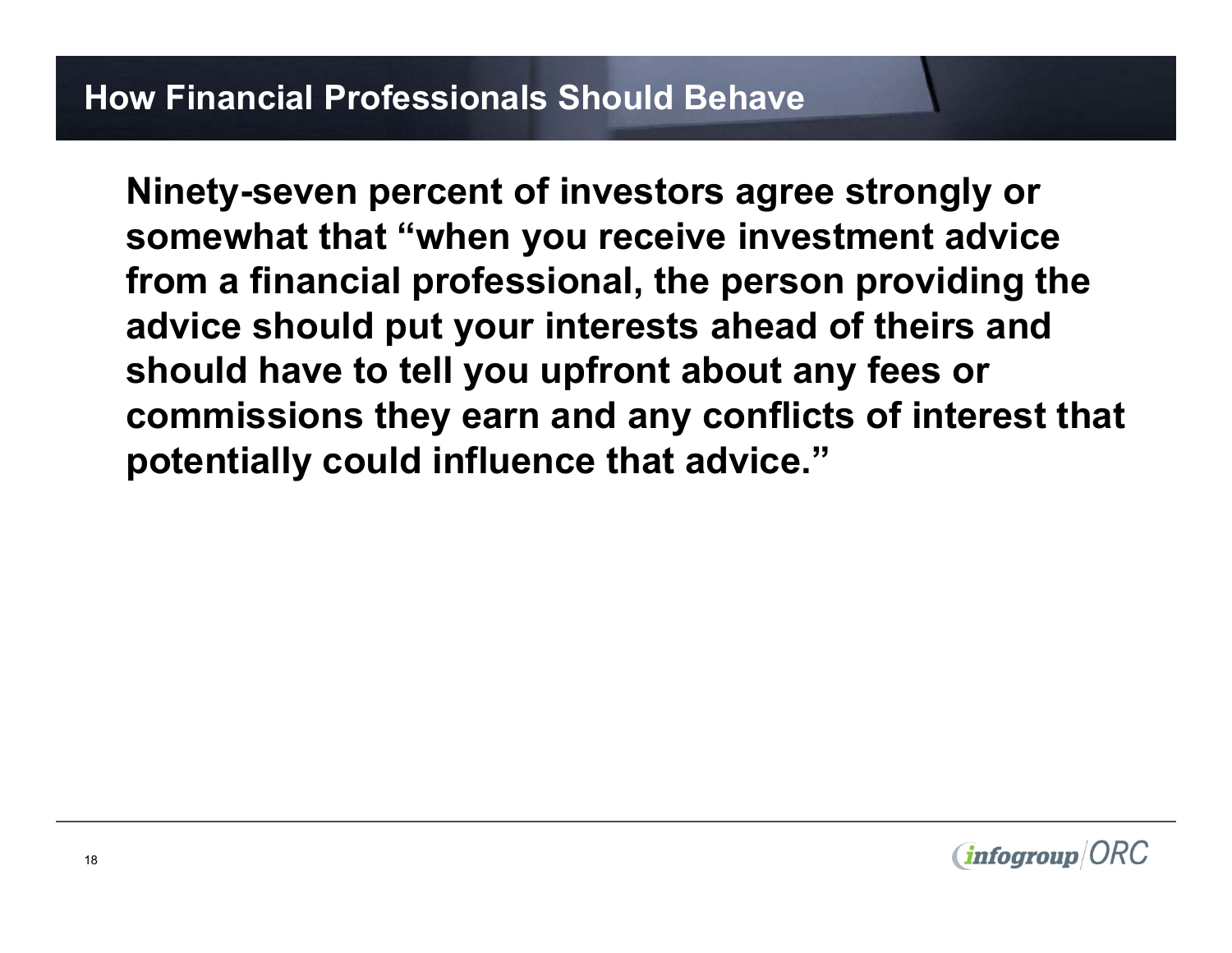#### **How Financial Professionals Should Behave**

Q7: Do you agree or disagree with the following statement: When you receive investment advice from a financial professional, the person providing the advice should put your interests ahead of theirs and should have to tell you upfront about any fees or commissions they earn and any conflicts of interest that potentially could influence that advice. Would you say you… Base = 1,319 investors.



**infogroup ORC**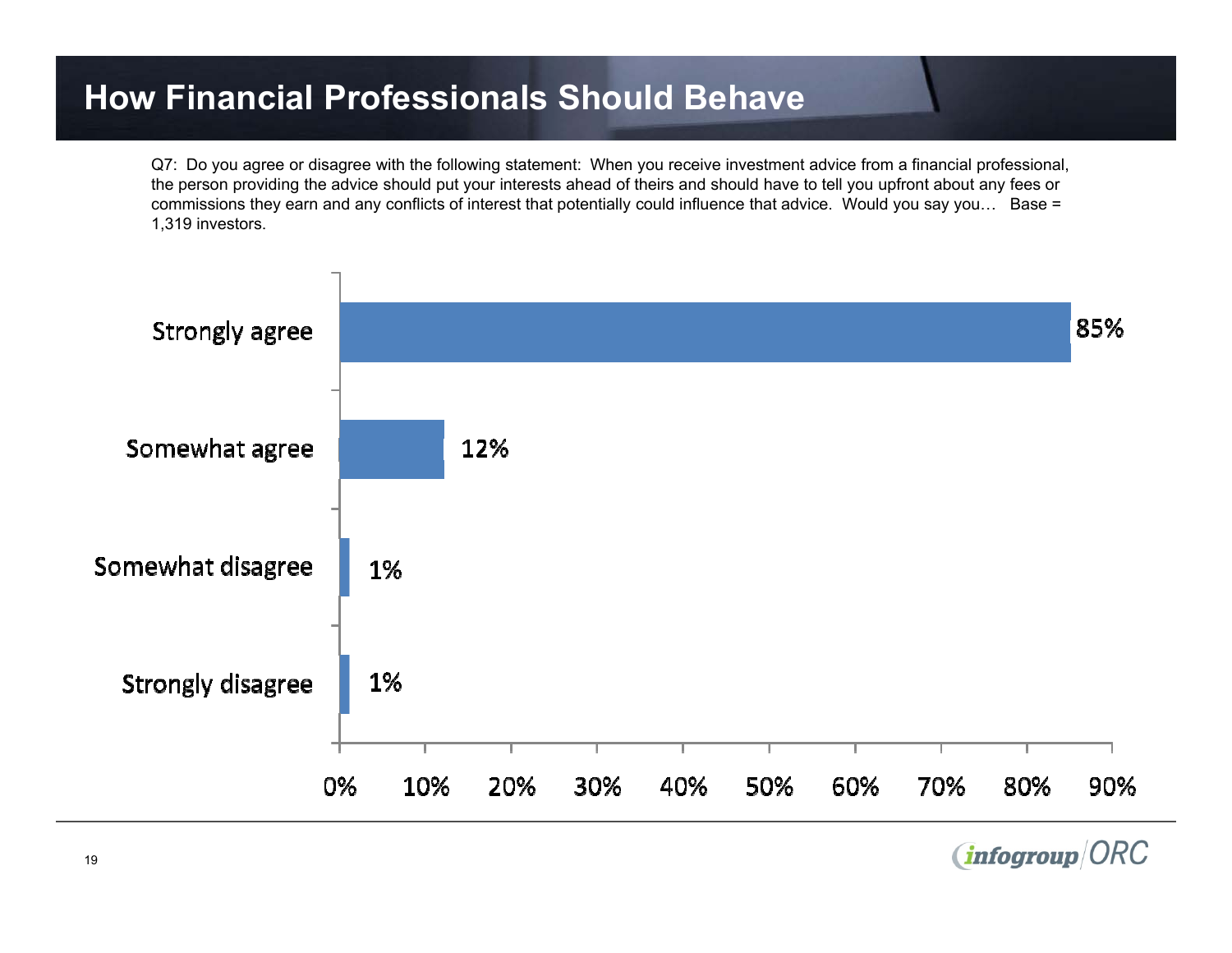**Ninety-six percent of investors agree strongly or somewhat that "when you receive investment advice from an insurance agent, the person providing the advice should put your interests ahead of theirs and should have to tell you upfront about any fees or commissions they earn and any conflicts of interest that potentially could influence that advice."**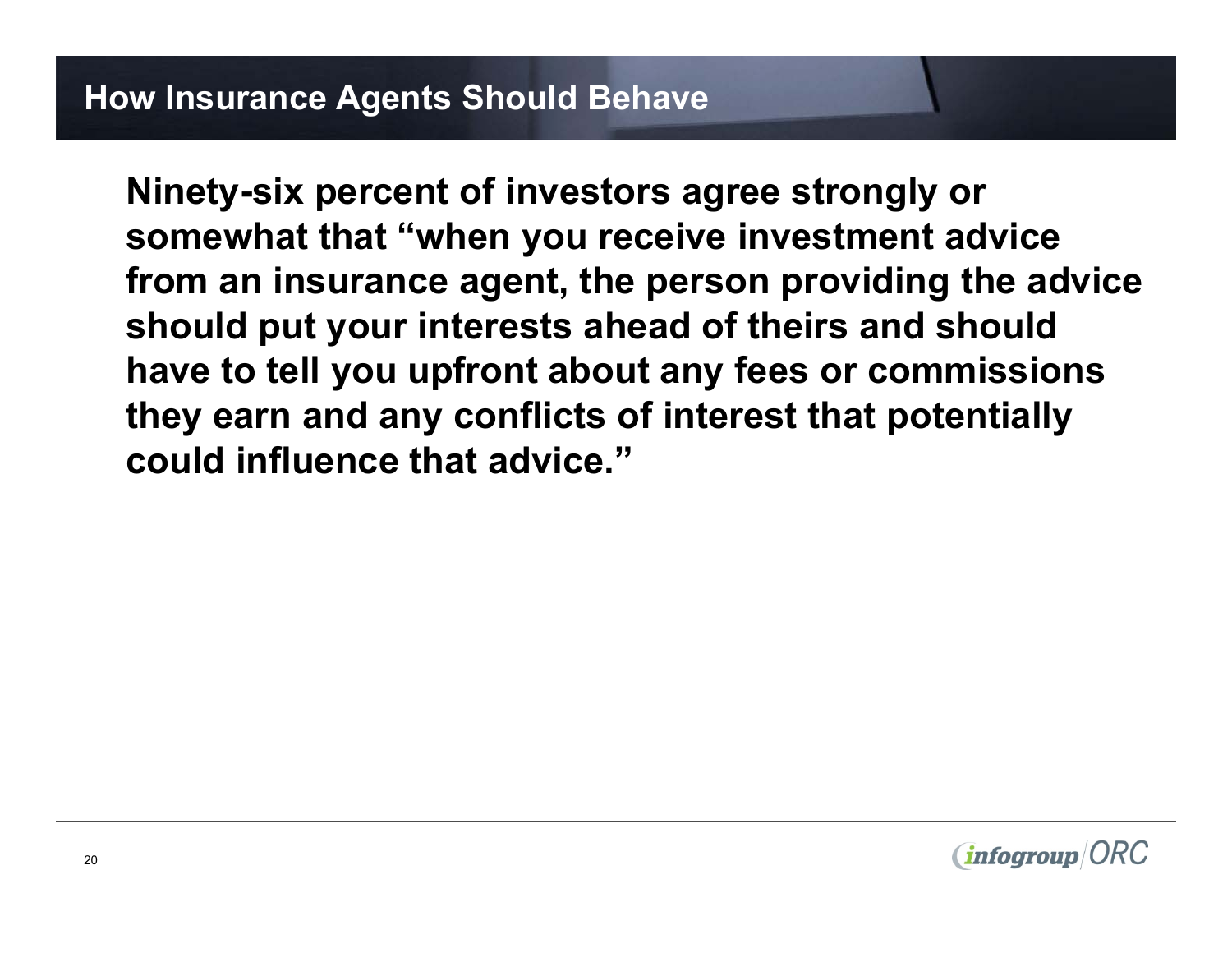#### **How Insurance Agents Should Behave**

Q8: Do you agree or disagree with the following statement: When you receive investment advice from an insurance agent – including an agent selling annuities – the insurance agent should have to put your interests ahead of theirs when making those financial recommendations and also tell you upfront about any fees or commissions they earn and any conflicts of interest that could potentially influence their advice. Would you say you… Base = 1,319 investors.



(infogroup ORC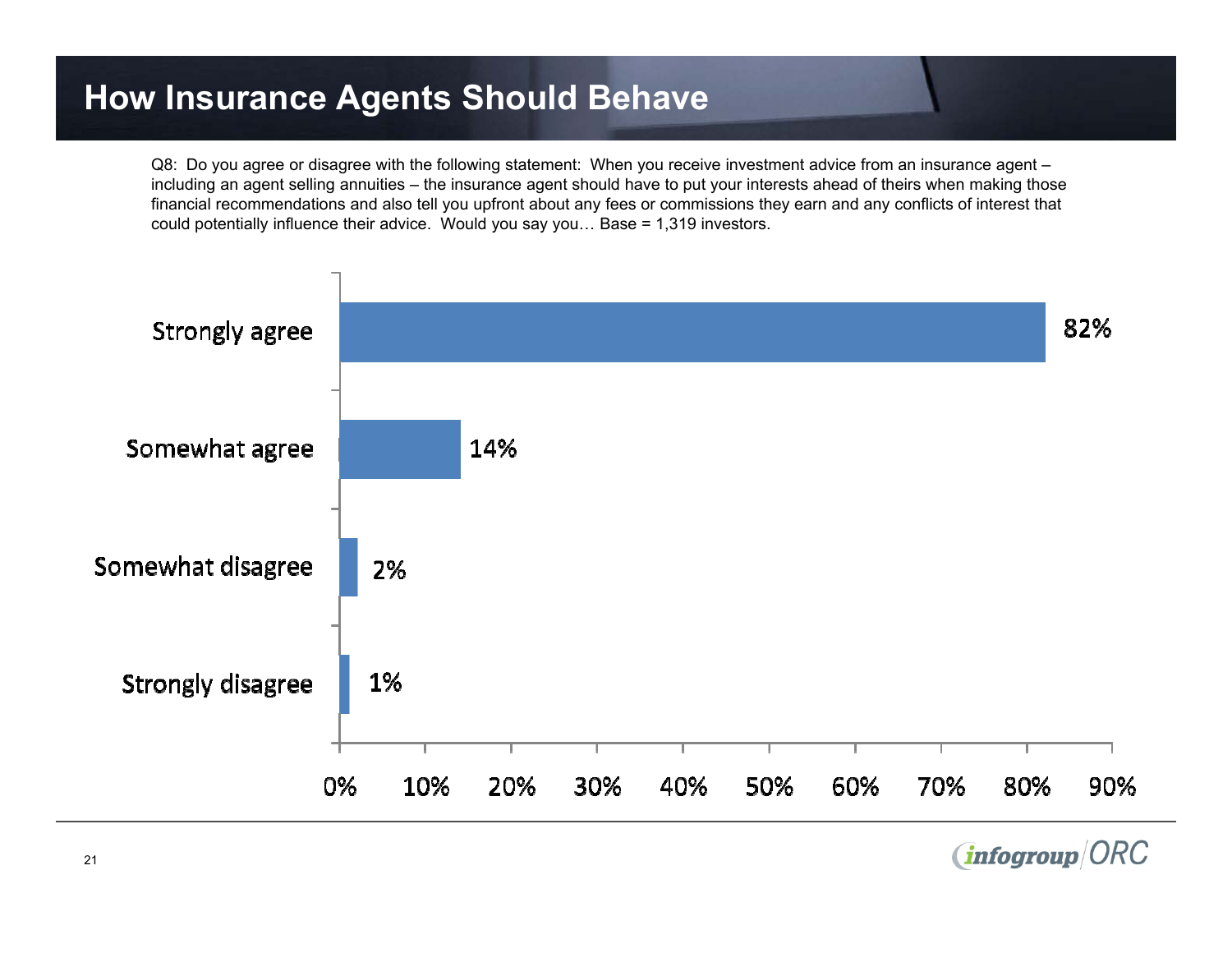1

*Topline results of telephone interviews with 2,012 adults, conducted August 20-23, 2010.* 

B1 Are you an investor? By an investor I mean do you make decisions about where your savings are placed?

This could mean you own bank certificates of deposit, stocks, bonds or mutual funds either directly or through retirement plans such as 401(k)'s, IRAs, Roth IRAs or similar plans.

 2010 2007 2004 60% 54% 50% YES 39% 44% 48% NO 1% 2% 2% DON'T KNOW/NOT SURE

#### IF INVESTOR, B1 [01], CONTINUE. ALL OTHERS SKIP TO NEXT SECTION

- B2 Do you use… (READ LIST. RECORD AS MANY AS APPLY. WAIT FOR YES OR NO FOR EACH) [ROTATE]  $BASE = 1,319$  investors
	- 41% An investment adviser
	- 17% A stockbroker
	- 52% NONE OF THESE
	- -- DON'T KNOW/NOT SURE
- B3 Based on your knowledge of stockbrokers . . . which ONE of the following statements do you believe BEST describes the services they provide to their customers? (READ ENTIRE LIST BEFORE RECORDING ONE ANSWER)

| 20510  | 2007   | 2004   |                                                                                                                                                                                                                                |
|--------|--------|--------|--------------------------------------------------------------------------------------------------------------------------------------------------------------------------------------------------------------------------------|
| 29%    | $30\%$ | 26%    | Their primary service is to buy and sell stocks, bonds, mutual<br>funds, and other investment products on behalf of their clients, and<br>they give only limited advice that is directly related to those<br>transactions      |
| $34\%$ | 29%    | 28%    | Their primary service is to offer financial advice to their clients.<br>They then help their clients to implement their recommendations<br>by buying and selling stocks, bonds, mutual funds, and other<br>investment products |
| 27%    | 25%    | 25%    | Advice and assistance in conducting transactions are equally<br>important services offered by brokers                                                                                                                          |
| $11\%$ | 16%    | $21\%$ | DON'T KNOW/NOT SURE                                                                                                                                                                                                            |
|        |        |        |                                                                                                                                                                                                                                |

B4 If a stockbroker and an investment adviser provide the same kind of investment advisory services, do you think they both should have to follow the same investor protection rules?

91% YES 5% NO 4% DON'T KNOW/NOT SURE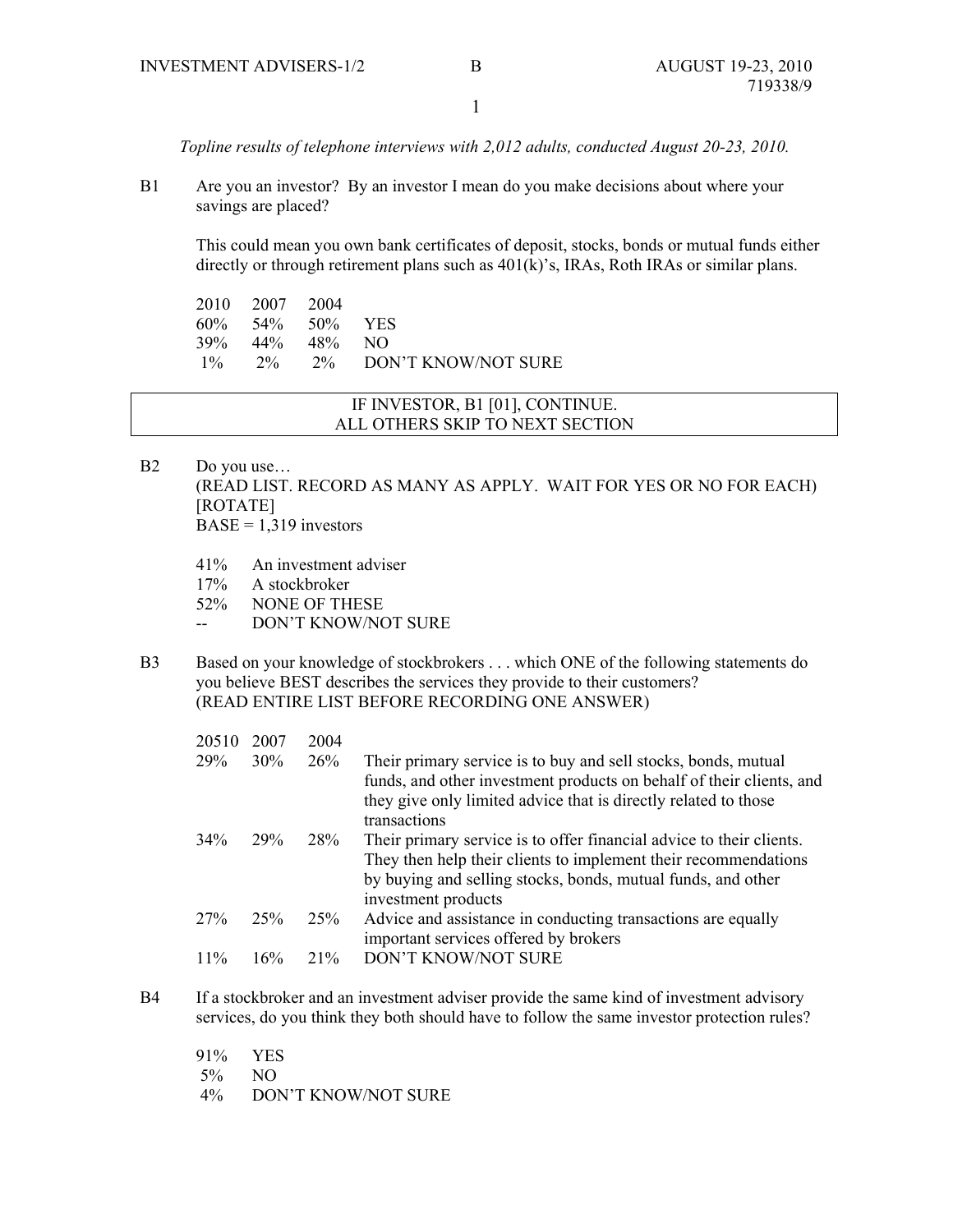$\mathfrak{D}$ 

B5 Stockbrokers receive financial incentives from investment product sponsors to recommend particular investments to their customers.

If, for example, a stockbroker receives cash payments, vacation trips or other forms of compensation from a mutual fund company as an inducement to sell a particular mutual fund to his or her clients, should the stockbroker be required to disclose that fact to a customer buying the mutual fund?

|  | 2010 2007 2004 |                 |                                 |
|--|----------------|-----------------|---------------------------------|
|  |                | 93% 86% 86% YES |                                 |
|  |                | $5\%$ 9% 8% NO  |                                 |
|  |                |                 | $2\%$ 5% 6% DON'T KNOW/NOT SURE |

B6 Some financial professionals are required to comply with what is called a "fiduciary [PRONOUNCED: fi-DOO-shee-er-ee] duty" which means that they are required to put your interests ahead of theirs when making recommendations, and tell you upfront about any fees or commissions they earn AND any conflicts of interest that potentially could bias that advice.

Based on your understanding, which of the following types of financial professionals are required to uphold this standard? (READ LIST. RECORD AS MANY AS APPLY. WAIT FOR YES OR NO FOR EACH) [RANDOMIZE]

- 77% Investment advisers
- 75% Financial planners
- 60% Insurance agents
- 76% Financial advisors
- 66% Stockbrokers
- 
- 5% NONE OF THESE<br>6% DON'T KNOW/NO DON'T KNOW/NOT SURE
- B7 Do you agree or disagree with the following statement: When you receive investment advice from a financial professional, the person providing the advice should put your interests ahead of theirs and should have to tell you upfront about any fees or commissions they earn AND any conflicts of interest that potentially could influence that advice.

 Would you say you . . . (READ LIST. RECORD ONE ANSWER)

- 85% Strongly agree
- 12% Somewhat agree
- 1% Somewhat disagree
- 1% Strongly disagree
- 1% DON'T KNOW/NOT SURE